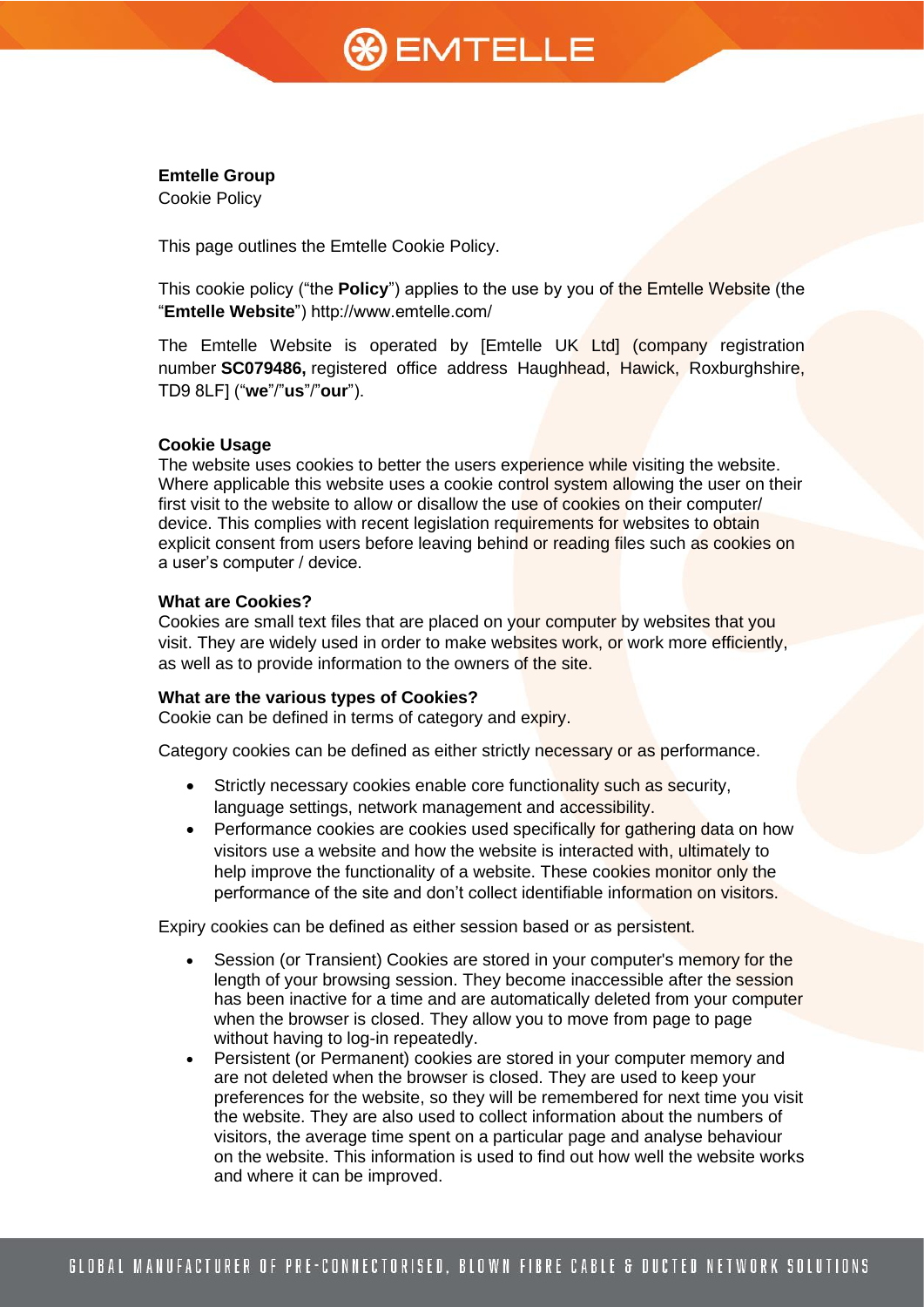# **& EMTELLE**

## **What Cookies do Emtelle use?**

The table below explains the cookies we use and why.

| Cookie                                    | Name                         | Purpose                                                                                                                                                                                                                                                                                                                                                                                                                                                                                   | Category                     | <b>Expiry</b>     |
|-------------------------------------------|------------------------------|-------------------------------------------------------------------------------------------------------------------------------------------------------------------------------------------------------------------------------------------------------------------------------------------------------------------------------------------------------------------------------------------------------------------------------------------------------------------------------------------|------------------------------|-------------------|
| <b>Cookie Preference</b>                  | CookieControl                | This cookie is used to remember<br>a user's choice about cookies on<br>emtelle.com Where users have<br>previously indicated a preference,<br>that user's preference will be<br>stored in this cookie.                                                                                                                                                                                                                                                                                     | <b>Strictly</b><br>Necessary | Persistent        |
| Language<br>Selection                     | language                     | This cookie is used to remember<br>any selection a user has made<br>about language on emtelle.com,<br>using the language selector, so<br>that the site will be shown in their<br>chosen language when returning<br>to the site.                                                                                                                                                                                                                                                           | <b>Strictly</b><br>Necessary | Persistent        |
| Session<br>Cookies                        | <b>PHPSESSID</b>             | The PHPSESSID cookie is native<br>to PHP and enables websites to<br>store serialised state data. It is<br>used to establish a user session<br>and to pass state data via a<br>temporary cookie, which is<br>commonly referred to as a<br>session cookie.                                                                                                                                                                                                                                  | <b>Strictly</b><br>Necessary | Session           |
| <b>Universal</b><br>Analytics<br>(Google) | _ga<br>_gali<br>_gat<br>_gid | These cookies are used to collect<br>information about how visitors use<br>our website. We use the<br>information to compile reports and<br>to help us improve the website.<br>The cookies collect information in<br>a way that does not directly<br>identify anyone, including the<br>number of visitors to the website<br>and blog, where visitors have<br>come to the website from and the<br>pages they visited.<br><b>Read Google's overview of</b><br>privacy and safeguarding data | Performance                  | <b>Persistent</b> |